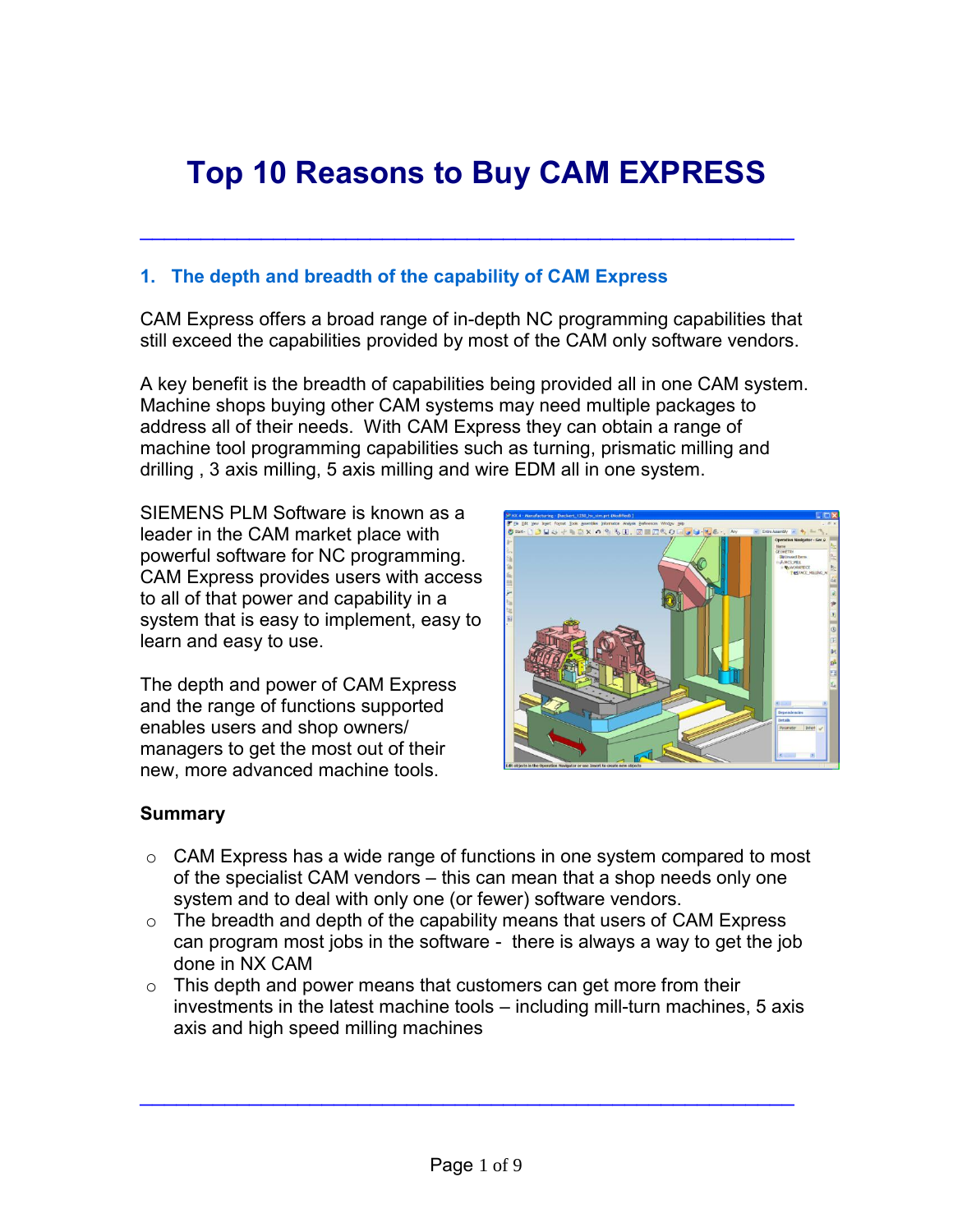# **2. CAM Express helps maximize the value of your advanced machine tools.**

Many machine shops are responding to competitive pressures by investing in new, high productivity machines. The tooling industry has been transformed by the trend to high speed milling. Likewise, production shops are increasingly implementing multi-function turning centers and mill-turns to reduce setups and cycle times.

These machine tool investments rely on NC programming systems to achieve their best results. If a new turning center causes synch codes to be inserted by hand, the programming process slows down and cycle times may not be sufficiently reduced. If cutting patterns don't provide constant chip loads, a new high speed mill may struggle with tool breakage.

#### *Constant Chip Loading*

CAM Express delivers roughing cuts that maximize material removal without exceeding the specified chip load. The most advanced trochoidal cut patterns are applied to any geometry configuration, letting you push your cut parameters to the edge of the envelope. When the ins and outs of tool path patterns

introduce corners, alleys, stepover motion, etc., chip loads can spike, damaging tools with shock and heat loads. CAM Express uses a very flexible trochoidal approach that prevents these spikes and keeps your cutting forces steady. This is the way to get maximum productivity out of any machine: push the limits without exceeding them.

# *Effective Semi-finishing*

CAM Express applies a comprehensive set of technology to ensure that finish stock is predictable and consistent. Nothing causes

problems with finish cuts like unexpected material, and CAM Express makes sure that your semi-finishing cuts leave the finish stock you expect. Z-level patterns ensure that large steps are not left behind by applying hybrid patterns, automatic cut levels, and steep area containment.

#### *The smoothest Z-level finishing*

Z-level finishing in CAM Express maintains smooth contact with the part from top to bottom. Step downs ramp gradually down the part, combining the speed and smoothness of a Z-level cut with the constant contact, constant chip load of a spiral



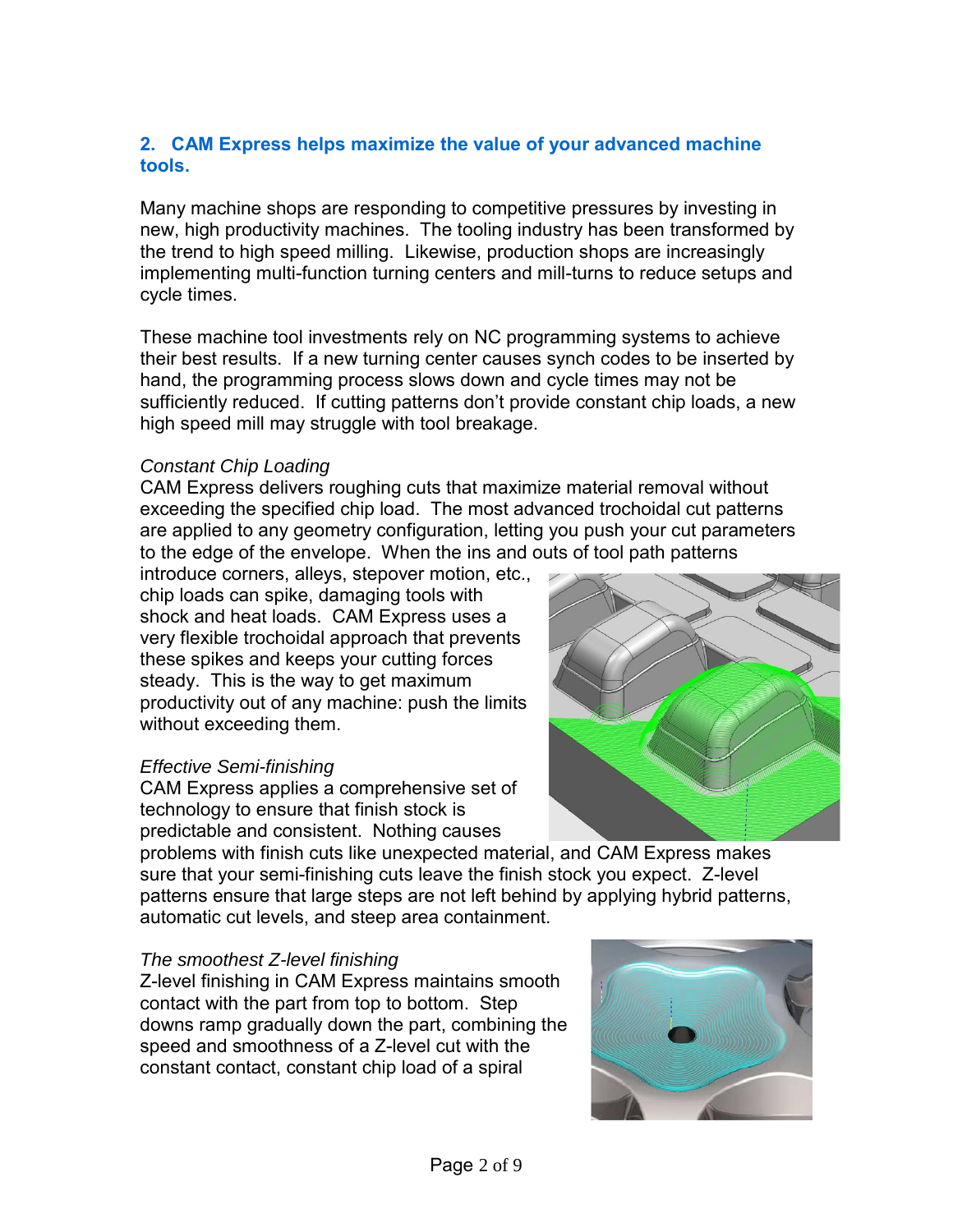#### pattern.

Streamline operations fit toolpath to the part contours in a smooth, flowing manner that does depend on the underlying surface constructions. This cut method matches contours, whether open or bounded, minimizing lifts, reducing tool wear, and providing excellent surface finish.

#### *Automatic rest milling*

Rest material machining is the application of a series of tools, from larger to smaller, to rough a part. Each tool in the series is asked to cut only what remains from the previous tool. CAM Express automatically tracks the rest material from one tool to the next, helping to program the tool sequence and keeping the dependent operations in synch with their previous operations.



#### *Integrated Milling and Turning*

CAM Express offers a complete set of turning operations in the same environment as the complete milling operation set. Creating mill-turn operations is as easy as picking the appropriate coordinate system and programming the motion. In process workpiece models and program sequences handle the switch from milling to turning and back again easily and naturally.

#### *Intuitive Synchronization*

Multi-channel turning centers promise and provide the increased productivity that comes from attacking workpieces from several sides simultaneously. But how do you know if you have your program as efficient as possible? CAM Express provides synchronization tools that let you develop mutli-channel programs in an

intuitive timeline environment. As you explore different approaches for optimizing your program, the total time and relationships between different moving parts is easily seen and simulated.

*G-code driven simulation*  CAM Express simulates machine tool motion in a robust assembly environment, making it easy to see complex rotations or simultaneous motion graphically before asking the machine to do these advanced



motions. Unlike most other systems, however, CAM Express uses the posted G-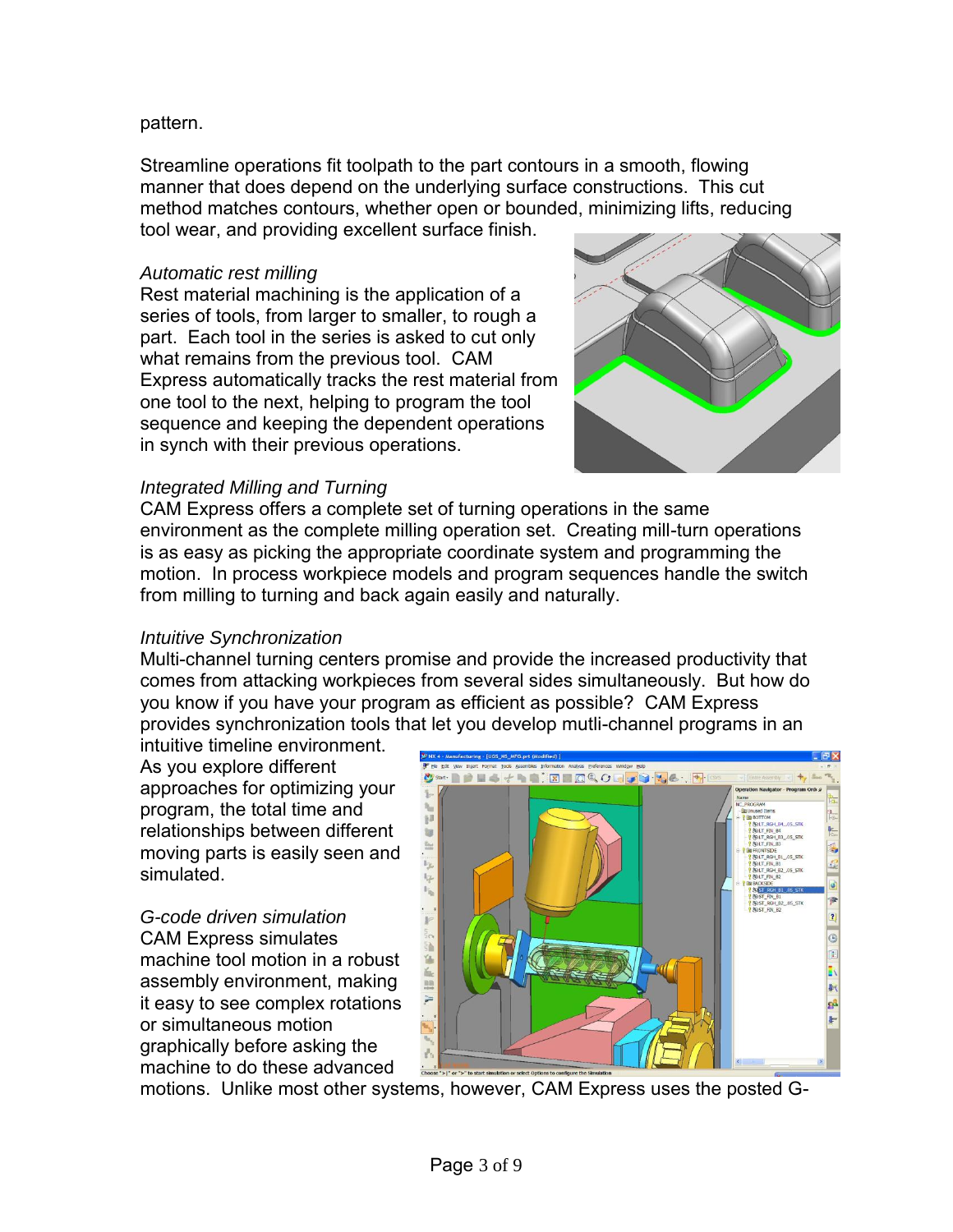and M-codes to drive the machine simulation functions. This important distinction means that you see ALL of the machine motion, including any toolchange motion or go-home motion or any of the other moves that post processors often inject in to a part program as it prepared for a specific machine tool. When you simulate the internal tool paths from a different system, you might still have a surprise waiting for you at the machine, depending on what tricks the post has up its sleeve. This capability is absolutely essential for programming multi-function turning centers and mill-turns, as well as 5-axis equipment.

# **Summary**

- $\circ$  As shops respond to the pressure cooker of competition, they also need to utilize state of the art CAM technology. It is an integral part of any technology upgrade.
- $\circ$  CAM Express is capable, proven CAM technology that supports the latest in high efficiency, high capability machines.

## **3. Available as proven, reliable software from Siemens PLM, the #1 CAM vendor, with more than 25 years of success in the CAM market.**

 $\overline{\phantom{a}}$  , and the contract of the contract of the contract of the contract of the contract of the contract of the contract of the contract of the contract of the contract of the contract of the contract of the contrac

CAM Express is provided by Siemens PLM, a long established CAM vendor. In fact our capability in CAM pre-dates our CAD software with early developments being in and for the aerospace industry. NX CAM (formerly developed and marketed as the Unigraphics product) has been sold to many thousands of customers world-wide and in many industries.

The software is fully proven and in use with almost every size of machine shop from the smallest to the very biggest companies. With a large user base SIEMENS PLM is able to continue to invest in developing the software to maintain its competitive capability. Siemens PLM is a top rated vendor revenue according to CIMdata.

# **Summary**

- o Siemens PLM has provided CAM software solutions for a long time, and knows how to provide real productivity in real world situations.
- o CAM Express benefits from the full weight of Siemens PLM expertise in CAM development.
- o You are in the NC business for the long haul. So is Siemens PLM.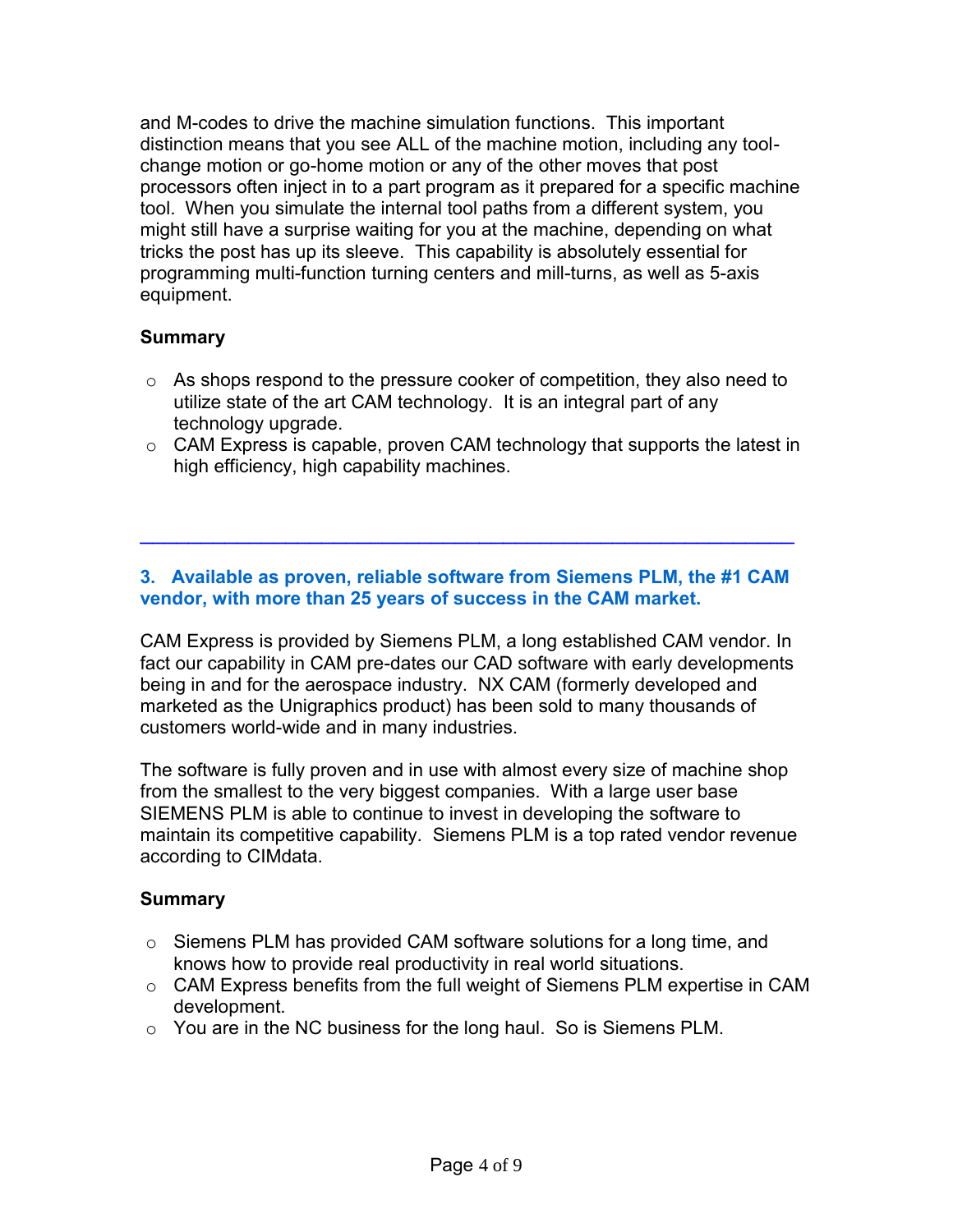# **4. Supplied with world class software support from Siemens PLM**

\_\_\_\_\_\_\_\_\_\_\_\_\_\_\_\_\_\_\_\_\_\_\_\_\_\_\_\_\_\_\_\_\_\_\_\_\_\_\_\_\_\_\_\_\_\_\_\_\_\_\_\_\_\_

Siemens PLM does have the most extensive and effective customer support capability of any of the CAM vendors with a far larger resource of technical staff attached to our customer support hotlines than many vendors have. The systems in place to track and monitor customer issues and support calls are world-class. Other vendors leave all support to their resellers.

#### **Summary**

o Not every CAM vendor has excellent support. Siemens PLM does.

# **5. Available as integrated packages with Siemens PLM CAD applications (NX and Solid Edge) providing full range CAD/CAM with market leading capability and value**

\_\_\_\_\_\_\_\_\_\_\_\_\_\_\_\_\_\_\_\_\_\_\_\_\_\_\_\_\_\_\_\_\_\_\_\_\_\_\_\_\_\_\_\_\_\_\_\_\_\_\_\_\_\_

Siemens PLM has two of the most comprehensive CAD systems available. Most of the specialist CAM vendors try to provide basic modeling and drafting software but these don't come close to the capabilities that USG can offer with either Solid Edge or NX CAD.

As a result, many shops will buy copies of additional CAD products in order to create or edit the 3D geometry that they need as a



basis for their CAM applications. This often means that they have software from more than one vendor (CAD and CAM supplier separately). Siemens PLM supplies a complete solution to give the NC programmer the CAD tools he may need.

With integrated CAD and CAM, the maximum benefits of associativity can be realized. Change cycles are reduced, Communication is improved. Concurrency is achieved.

#### **Summary**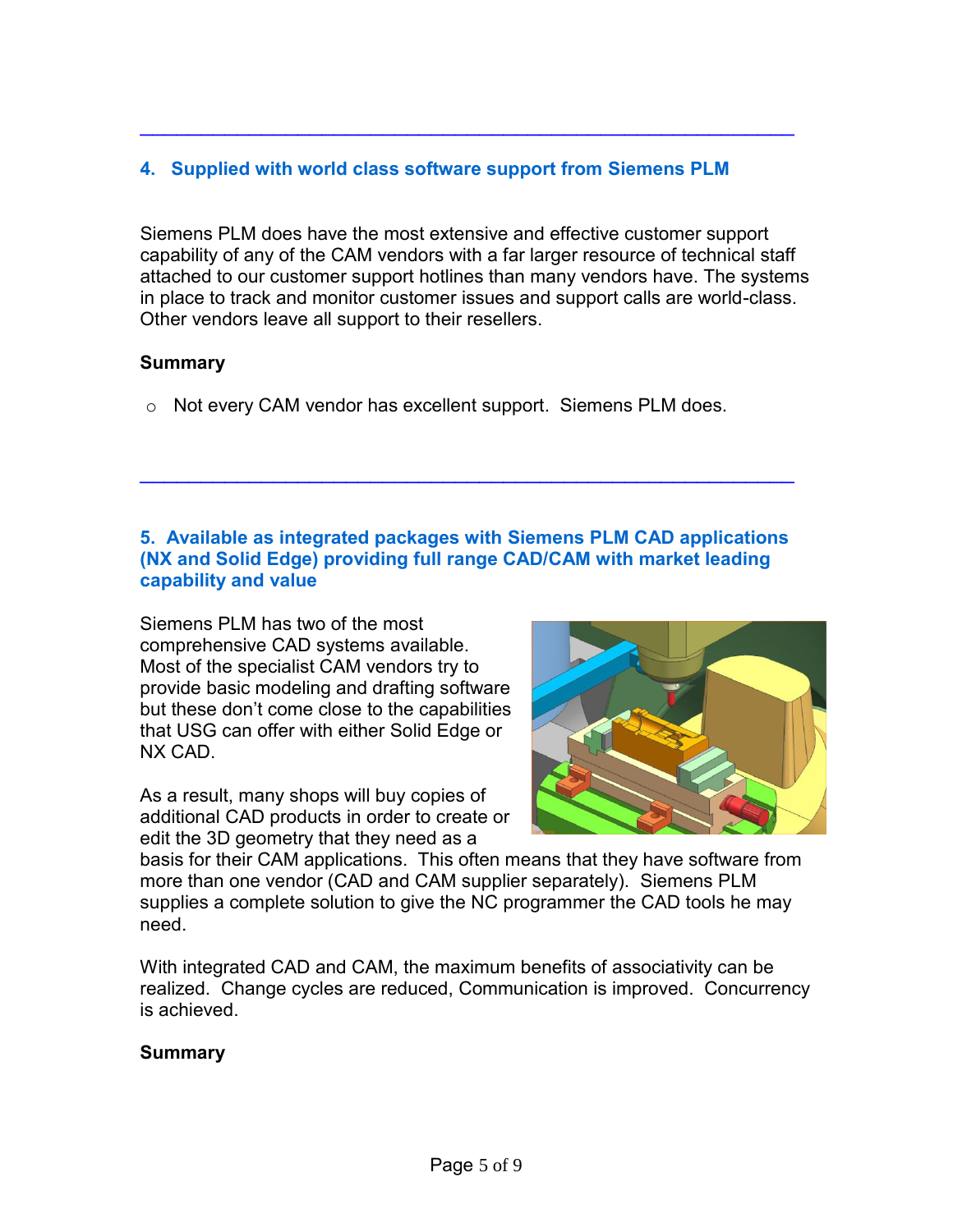- $\circ$  NC Shops need capable CAD systems, with the highest level of associativity and integration available.
- o SIEMENS PLM supplies CAM Express with either Solid Edge or with NX CAD
- $\circ$  Benefits include single vendor, packaged prices, and increased functional capabilities for concurrency and change accommodation.

#### **6. Packaged with a comprehensive foundation of core functions from post processor creation and editing to shop documentation output.**

\_\_\_\_\_\_\_\_\_\_\_\_\_\_\_\_\_\_\_\_\_\_\_\_\_\_\_\_\_\_\_\_\_\_\_\_\_\_\_\_\_\_\_\_\_\_\_\_\_\_\_\_\_\_

# **Competitive Advantages**

The CAM Express packages each has a wide range of functions built in as a base capability in each package – such as the Post Builder, base geometry creation and assemblies module, translators and tool-path verification. These functions include:

- ▶ CAD Translators
	- DXF, IGES, STEP, JT
- ▶ Post Processor build and edit
- $\blacktriangleright$  Tool path verification
- Geometry assembly
- Stock shape creation
- $\blacktriangleright$  Boundary defining functions
- ▶ Tool library interface
- ▶ Operation navigator
- ▶ Machining parameter library

# **Summary**

- $\circ$  NC Shops require all the supporting functional capabilities in order to operate efficiently and effectively.
- o Siemens PLM includes these functions with every CAM Express product. There is no need to purchase add-on modules to perform these essential tasks.

 $\overline{a}$  , and the contribution of the contribution of the contribution of the contribution of the contribution of the contribution of the contribution of the contribution of the contribution of the contribution of the co

**7. Pre-configured with industry best practices increasing user productivity, with selectable user environments to match key types of machining.**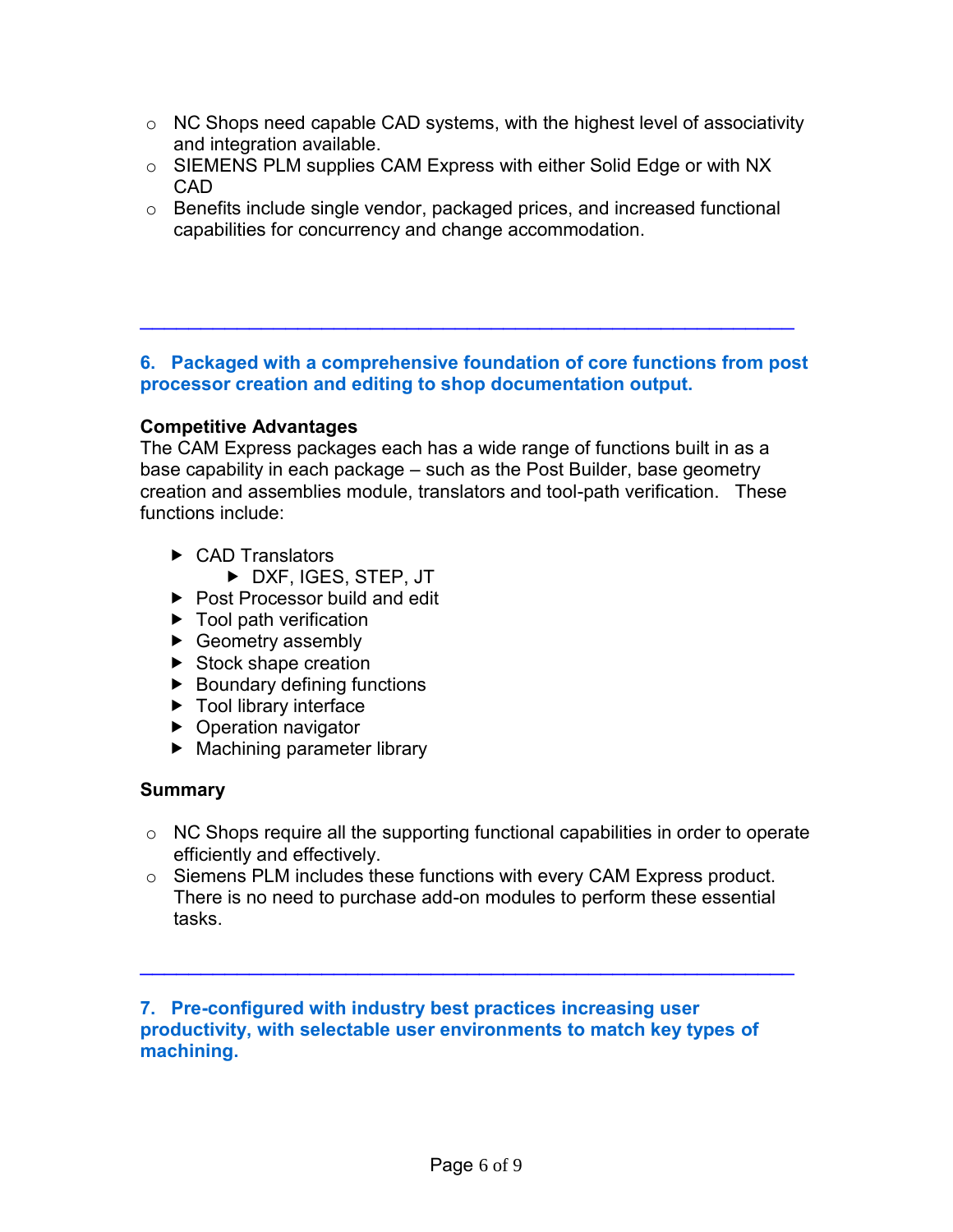Siemens PLM focuses the power of its CAM Express products on the NC programming approaches relevant to your industry. User selectable programming environments preconfigure the software and make it easy for the less experienced or new user to take advantage of the power of the CAM Express. The user only sees the options relevant for the type of work selected, such as prismatic (machinery) part programming. The system presents the functions needed and pre-sets key variables ready for use.

Of course, you can expand you view and usage of the programming system as needed to address different situations and requirements. The full breadth and flexibility remains available for use at all times. However, preconfigured software streamlines your processes and help focus your efforts on the programming tasks most typical for you.

# **Summary**

- $\circ$  While breadth of capability is crucial, it is also important to deploy software quickly and easily.
- o CAM Express provides ready software environments for mold and die machining, for 2 ½ Axis machining, and for mill-turn machining.
- o Users learn and produce quickly.

#### **8. Easy to deploy and to use with on-line access to Siemens PLM's post processor library and options for complete machine tool support kits.**

 $\overline{a}$  , and the contribution of the contribution of the contribution of the contribution of the contribution of the contribution of the contribution of the contribution of the contribution of the contribution of the co

Siemens PLM provides direct access to a range of post processors via an on-line library that is hosted by the Siemens PLM Global Technical Access Center. This makes it easy for new customers or those adding machines to find and download posts directly into the CAM Express installations. This saves time and eliminates the cost of building a post processor for each machine. It makes it much faster to get up to speed.

Siemens PLM offers complete support kits for more advanced machines such as mill-turn machines. These kits include an advanced post processor (in most cases these are built using the NX Post Builder application), a 3D simulation model and a simulation driver - the simulation in CAM Express is driven from the G-code created from the post processor output. This is a clear advantage over most systems that drive their simulations from an internal representation of the tool-path – before the post processor stage.

#### **Summary**

 $\circ$  Post processors represent a critical deployment gate for any shop implementing NC software.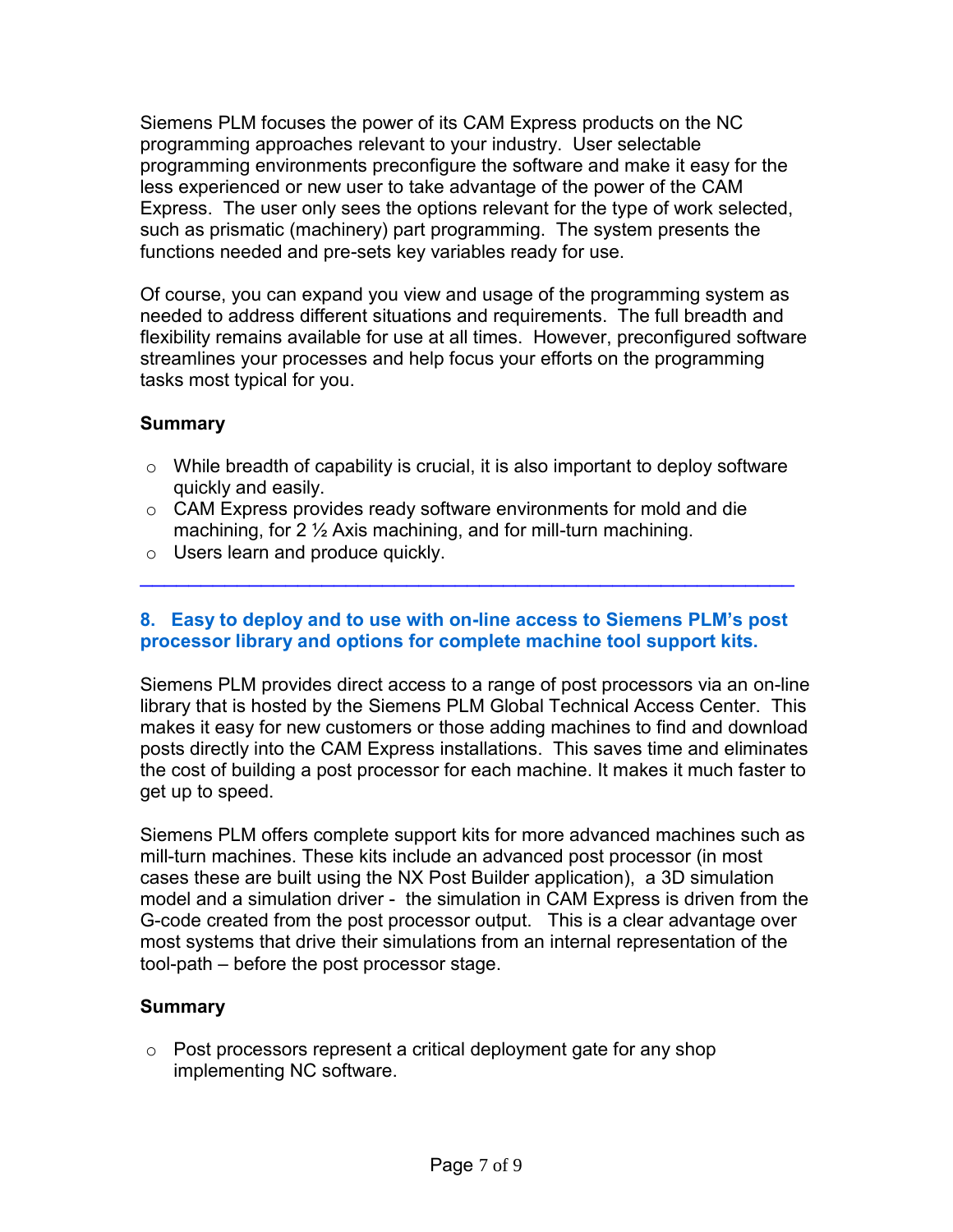- $\circ$  Siemens PLM provides access to a library of posts that are easy to install and modify as needed for immediate use.
- $\circ$  This is in addition to the Post Builder tools that build and edit posts from scratch.
- $\circ$  Full kits are also available for certain complex machines, providing a turn-key solution for posting and machine simulation.

 $\overline{a}$  , and the contribution of the contribution of the contribution of the contribution of the contribution of the contribution of the contribution of the contribution of the contribution of the contribution of the co

# **9. Designed to deliver a low total cost of ownership**

CAM Express is industry leading CAM software at an affordable price. The range of capability provided in the packages is outstanding among other vendors. This is further magnified for the packages that include either Solid Edge or NX CAD with CAM Express. Yet the price is in line with industry expectations, very clearly a more-for-less proposition.

Additionally, costs over the life of the software are minimized. The ease of deployment of CAM Express, the reduced learning curve, and the ease of use all contribute to the low cost of ownership. Items such as the access to the GTAC Post Library also help reduce costs for the customer.

# **Summary**

- $\circ$  Cost is an issue, but value for investment is the real driver for machine shops.
- o CAM Express provides outstanding value at an affordable cost.
- $\circ$  Long term savings in training and implementation further drive the value of CAM Express.

10. The CAM Express software is part of a wide range of engineering software provided by Siemens PLM within its PLM Portfolio.

 $\overline{\phantom{a}}$  , and the contract of the contract of the contract of the contract of the contract of the contract of the contract of the contract of the contract of the contract of the contract of the contract of the contrac

Siemens PLM provides more than just CAM and CAD software. The larger Product Lifecycle Management (PLM) portfolio includes the leading data management solutions, collaboration tools, advanced mold design and progressive die design application integrations, process planning and digital manufacturing tools.

Whatever your needs as you scale up your CAM solution, Siemens PLM Software can provide leading applications and in-depth implementation experience.